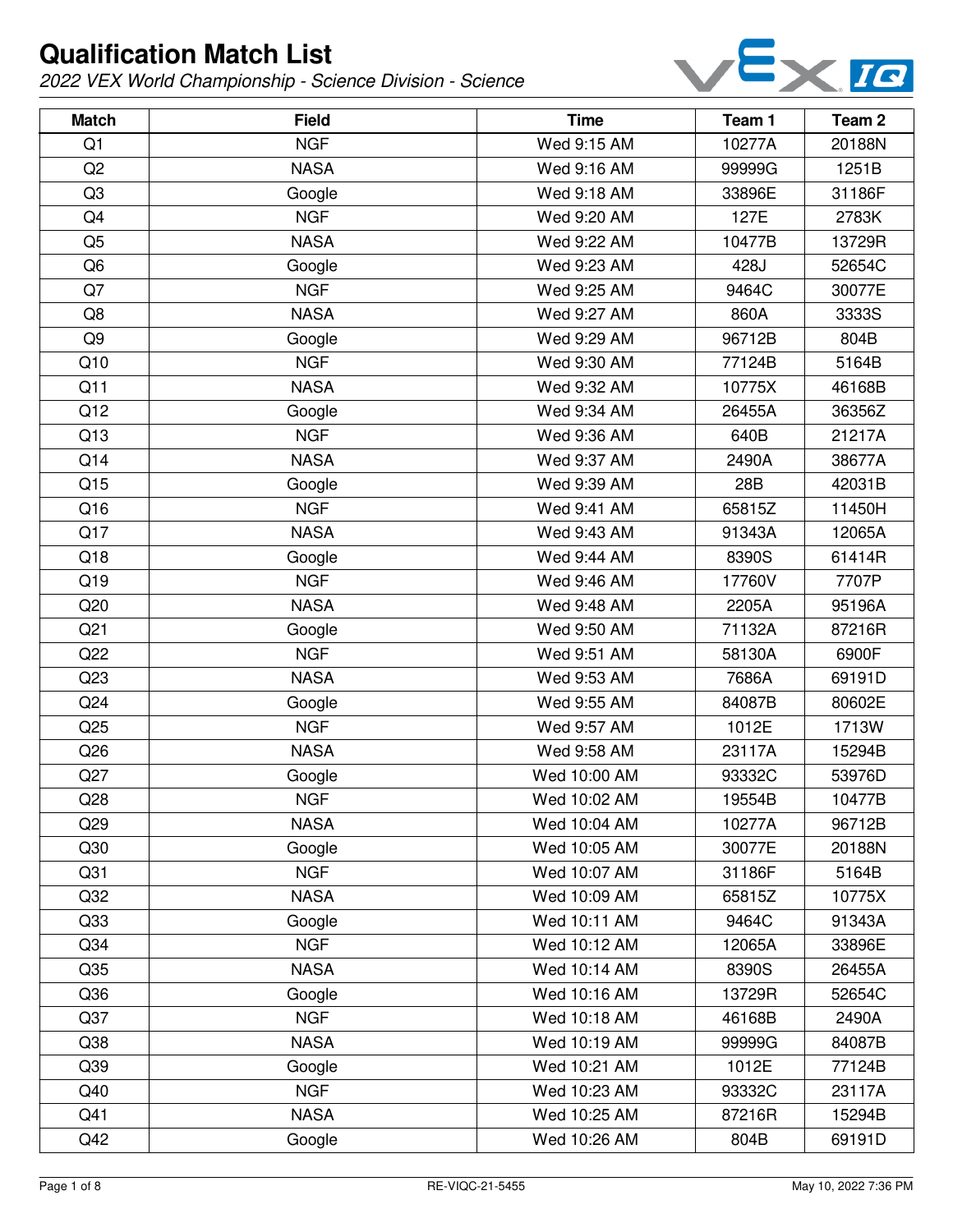

| <b>Match</b> | <b>Field</b> | <b>Time</b>  | Team 1 | Team <sub>2</sub> |
|--------------|--------------|--------------|--------|-------------------|
| Q43          | <b>NGF</b>   | Wed 10:28 AM | 38677A | 21217A            |
| Q44          | <b>NASA</b>  | Wed 10:30 AM | 2783K  | 42031B            |
| Q45          | Google       | Wed 10:32 AM | 61414R | 860A              |
| Q46          | <b>NGF</b>   | Wed 10:33 AM | 1251B  | 19554B            |
| Q47          | <b>NASA</b>  | Wed 10:35 AM | 127E   | 71132A            |
| Q48          | Google       | Wed 10:37 AM | 53976D | 95196A            |
| Q49          | <b>NGF</b>   | Wed 10:39 AM | 7686A  | 28B               |
| Q50          | <b>NASA</b>  | Wed 10:40 AM | 6900F  | 80602E            |
| Q51          | Google       | Wed 10:42 AM | 1713W  | 428J              |
| Q52          | <b>NGF</b>   | Wed 10:44 AM | 36356Z | 58130A            |
| Q53          | <b>NASA</b>  | Wed 10:46 AM | 11450H | 17760V            |
| Q54          | Google       | Wed 10:47 AM | 3333S  | 7707P             |
| Q55          | <b>NGF</b>   | Wed 10:49 AM | 2205A  | 640B              |
| Q56          | <b>NASA</b>  | Wed 10:51 AM | 33896E | 9464C             |
| Q57          | Google       | Wed 10:53 AM | 2783K  | 65815Z            |
| Q58          | <b>NGF</b>   | Wed 10:54 AM | 69191D | 10477B            |
| Q59          | <b>NASA</b>  | Wed 10:56 AM | 84087B | 860A              |
| Q60          | Google       | Wed 10:58 AM | 2490A  | 71132A            |
| Q61          | <b>NGF</b>   | Wed 11:00 AM | 87216R | 93332C            |
| Q62          | <b>NASA</b>  | Wed 11:01 AM | 21217A | 13729R            |
| Q63          | Google       | Wed 11:03 AM | 80602E | 804B              |
| Q64          | <b>NGF</b>   | Wed 11:05 AM | 46168B | 10277A            |
| Q65          | <b>NASA</b>  | Wed 11:07 AM | 61414R | 30077E            |
| Q66          | Google       | Wed 11:08 AM | 12065A | 6900F             |
| Q67          | <b>NGF</b>   | Wed 11:10 AM | 95196A | 10775X            |
| Q68          | <b>NASA</b>  | Wed 11:12 AM | 42031B | 1713W             |
| Q69          | Google       | Wed 11:14 AM | 15294B | 17760V            |
| Q70          | <b>NGF</b>   | Wed 11:15 AM | 52654C | 1251B             |
| Q71          | <b>NASA</b>  | Wed 11:17 AM | 26455A | 127E              |
| Q72          | Google       | Wed 11:19 AM | 91343A | 31186F            |
| Q73          | <b>NGF</b>   | Wed 11:21 AM | 20188N | 640B              |
| Q74          | <b>NASA</b>  | Wed 11:22 AM | 96712B | 8390S             |
| Q75          | Google       | Wed 11:24 AM | 19554B | 1012E             |
| Q76          | <b>NGF</b>   | Wed 11:26 AM | 53976D | 99999G            |
| Q77          | <b>NASA</b>  | Wed 11:28 AM | 23117A | 38677A            |
| Q78          | Google       | Wed 11:29 AM | 5164B  | 11450H            |
| Q79          | <b>NGF</b>   | Wed 11:31 AM | 428J   | 7686A             |
| Q80          | <b>NASA</b>  | Wed 11:33 AM | 3333S  | 2205A             |
| Q81          | Google       | Wed 11:35 AM | 77124B | 36356Z            |
| Q82          | <b>NGF</b>   | Wed 11:36 AM | 7707P  | 28B               |
| Q83          | <b>NASA</b>  | Wed 11:38 AM | 58130A | 9464C             |
| Q84          | Google       | Wed 1:00 PM  | 13729R | 6900F             |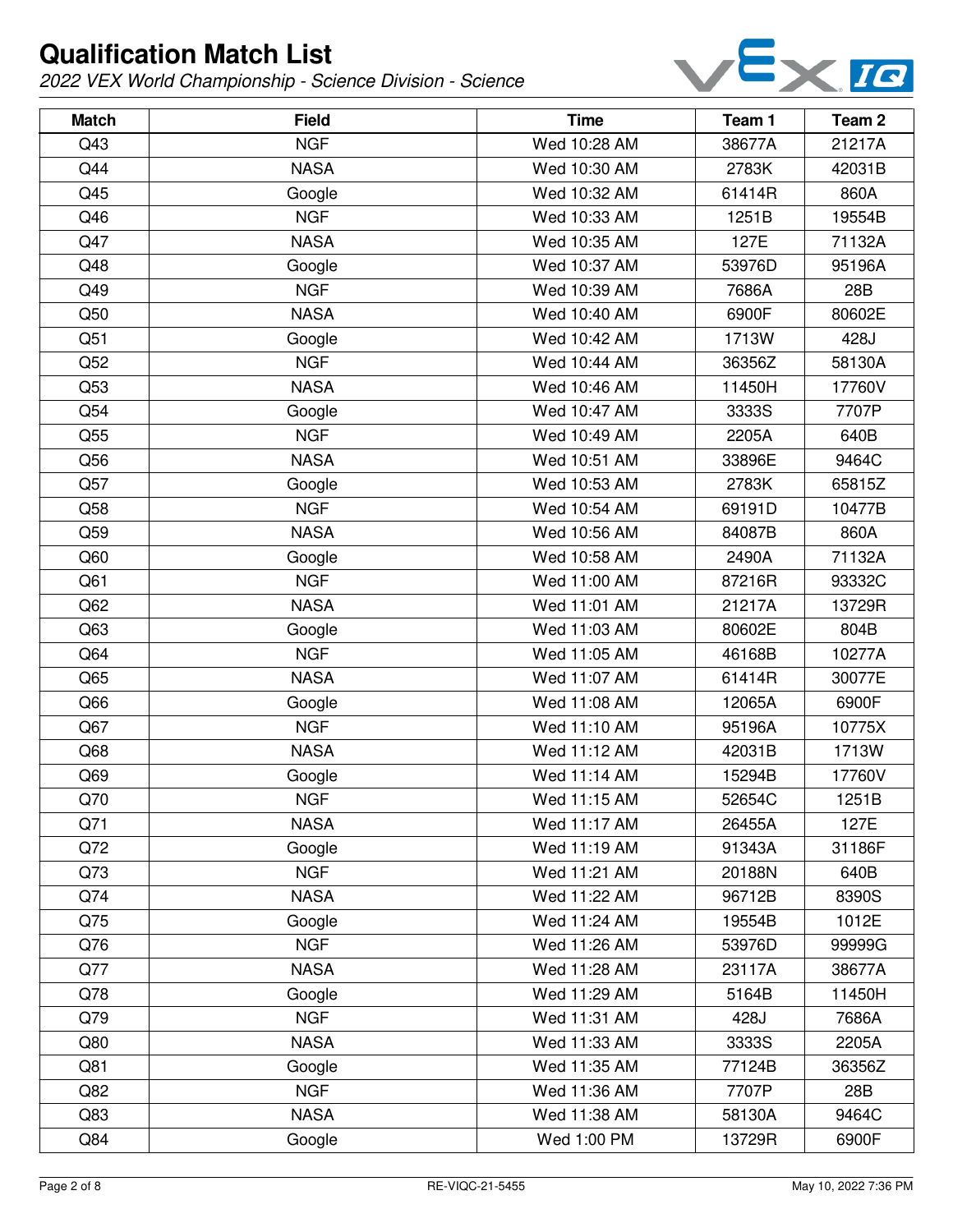

| <b>Match</b> | <b>Field</b> | <b>Time</b> | Team 1 | Team <sub>2</sub> |
|--------------|--------------|-------------|--------|-------------------|
| Q85          | <b>NGF</b>   | Wed 1:01 PM | 12065A | 2490A             |
| Q86          | <b>NASA</b>  | Wed 1:03 PM | 30077E | 69191D            |
| Q87          | Google       | Wed 1:05 PM | 10477B | 127E              |
| Q88          | <b>NGF</b>   | Wed 1:07 PM | 61414R | 84087B            |
| Q89          | <b>NASA</b>  | Wed 1:09 PM | 99999G | 19554B            |
| Q90          | Google       | Wed 1:11 PM | 96712B | 53976D            |
| Q91          | <b>NGF</b>   | Wed 1:12 PM | 52654C | 21217A            |
| Q92          | <b>NASA</b>  | Wed 1:14 PM | 7686A  | 65815Z            |
| Q93          | Google       | Wed 1:16 PM | 17760V | 8390S             |
| Q94          | <b>NGF</b>   | Wed 1:18 PM | 36356Z | 71132A            |
| Q95          | <b>NASA</b>  | Wed 1:20 PM | 38677A | 91343A            |
| Q96          | Google       | Wed 1:22 PM | 11450H | 87216R            |
| Q97          | <b>NGF</b>   | Wed 1:23 PM | 20188N | 26455A            |
| Q98          | <b>NASA</b>  | Wed 1:25 PM | 1713W  | 93332C            |
| Q99          | Google       | Wed 1:27 PM | 2783K  | 428J              |
| Q100         | <b>NGF</b>   | Wed 1:29 PM | 42031B | 5164B             |
| Q101         | <b>NASA</b>  | Wed 1:31 PM | 640B   | 804B              |
| Q102         | Google       | Wed 1:33 PM | 58130A | 46168B            |
| Q103         | <b>NGF</b>   | Wed 1:34 PM | 1012E  | 33896E            |
| Q104         | <b>NASA</b>  | Wed 1:36 PM | 10775X | 2205A             |
| Q105         | Google       | Wed 1:38 PM | 77124B | 10277A            |
| Q106         | <b>NGF</b>   | Wed 1:40 PM | 80602E | 28B               |
| Q107         | <b>NASA</b>  | Wed 1:42 PM | 15294B | 860A              |
| Q108         | Google       | Wed 1:44 PM | 7707P  | 23117A            |
| Q109         | <b>NGF</b>   | Wed 1:45 PM | 95196A | 3333S             |
| Q110         | <b>NASA</b>  | Wed 1:47 PM | 31186F | 1251B             |
| Q111         | Google       | Wed 1:49 PM | 69191D | 20188N            |
| Q112         | <b>NGF</b>   | Wed 1:51 PM | 91343A | 61414R            |
| Q113         | <b>NASA</b>  | Wed 1:53 PM | 6900F  | 53976D            |
| Q114         | Google       | Wed 1:55 PM | 84087B | 42031B            |
| Q115         | <b>NGF</b>   | Wed 1:56 PM | 640B   | 96712B            |
| Q116         | <b>NASA</b>  | Wed 1:58 PM | 9464C  | 19554B            |
| Q117         | Google       | Wed 2:00 PM | 10775X | 26455A            |
| Q118         | <b>NGF</b>   | Wed 2:02 PM | 8390S  | 1713W             |
| Q119         | <b>NASA</b>  | Wed 2:04 PM | 17760V | 30077E            |
| Q120         | Google       | Wed 2:06 PM | 15294B | 52654C            |
| Q121         | <b>NGF</b>   | Wed 2:07 PM | 11450H | 10277A            |
| Q122         | <b>NASA</b>  | Wed 2:09 PM | 23117A | 58130A            |
| Q123         | Google       | Wed 2:11 PM | 31186F | 12065A            |
| Q124         | <b>NGF</b>   | Wed 2:13 PM | 7707P  | 33896E            |
| Q125         | <b>NASA</b>  | Wed 2:15 PM | 10477B | 77124B            |
| Q126         | Google       | Wed 2:17 PM | 21217A | 5164B             |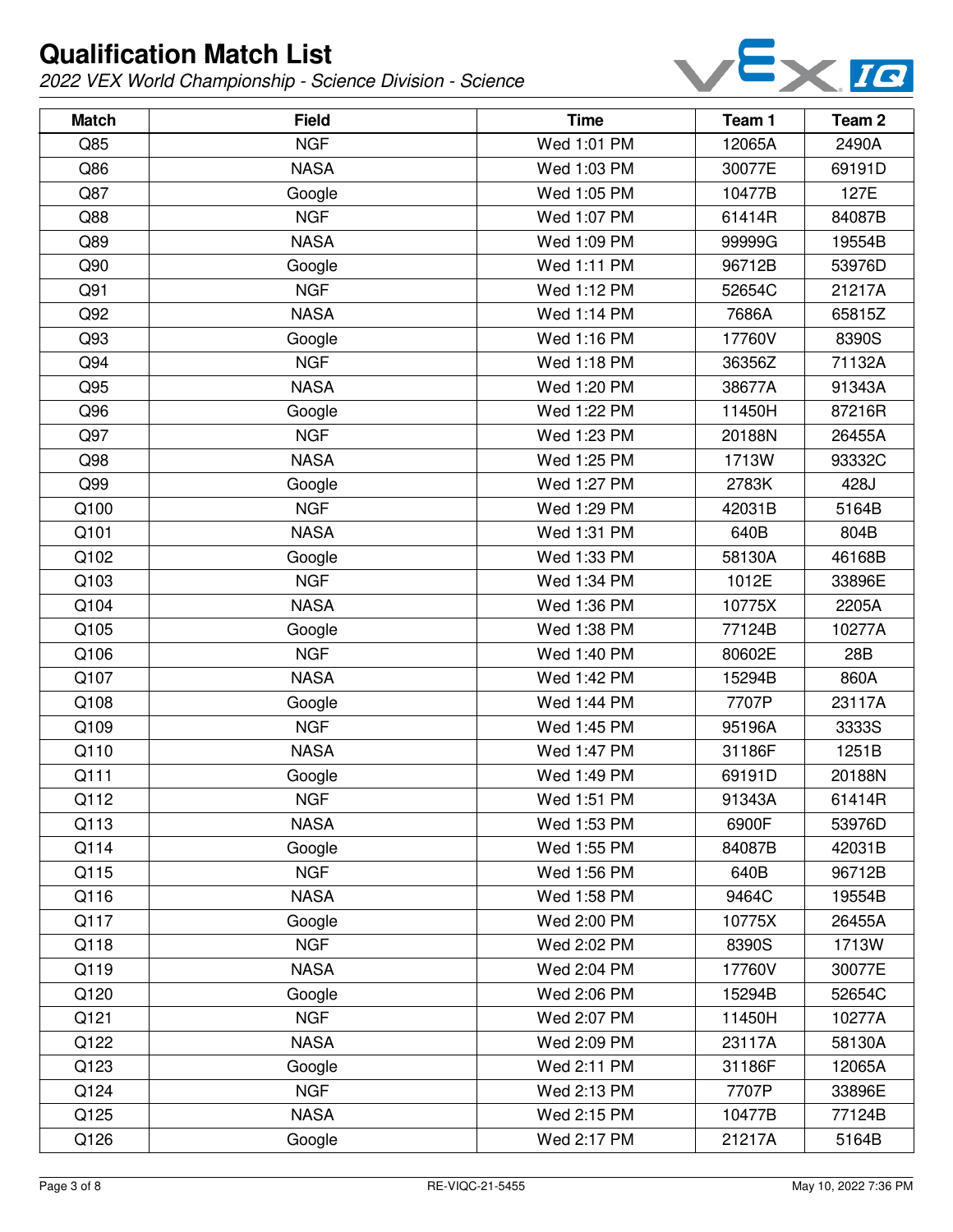

| <b>Match</b> | <b>Field</b> | <b>Time</b> | Team 1 | Team 2 |
|--------------|--------------|-------------|--------|--------|
| Q127         | <b>NGF</b>   | Wed 2:18 PM | 28B    | 95196A |
| Q128         | <b>NASA</b>  | Wed 2:20 PM | 13729R | 1012E  |
| Q129         | Google       | Wed 2:22 PM | 3333S  | 87216R |
| Q130         | <b>NGF</b>   | Wed 2:24 PM | 860A   | 2490A  |
| Q131         | <b>NASA</b>  | Wed 2:26 PM | 428J   | 46168B |
| Q132         | Google       | Wed 2:28 PM | 71132A | 2783K  |
| Q133         | <b>NGF</b>   | Wed 2:29 PM | 93332C | 65815Z |
| Q134         | <b>NASA</b>  | Wed 2:31 PM | 2205A  | 7686A  |
| Q135         | Google       | Wed 2:33 PM | 1251B  | 38677A |
| Q136         | <b>NGF</b>   | Wed 2:35 PM | 804B   | 99999G |
| Q137         | <b>NASA</b>  | Wed 2:37 PM | 127E   | 36356Z |
| Q138         | Google       | Wed 2:39 PM | 80602E | 23117A |
| Q139         | <b>NGF</b>   | Wed 2:40 PM | 20188N | 33896E |
| Q140         | <b>NASA</b>  | Wed 2:42 PM | 6900F  | 19554B |
| Q141         | Google       | Wed 2:44 PM | 28B    | 31186F |
| Q142         | <b>NGF</b>   | Wed 2:46 PM | 11450H | 96712B |
| Q143         | <b>NASA</b>  | Wed 2:48 PM | 95196A | 42031B |
| Q144         | Google       | Wed 2:50 PM | 53976D | 8390S  |
| Q145         | <b>NGF</b>   | Wed 2:51 PM | 71132A | 84087B |
| Q146         | <b>NASA</b>  | Wed 2:53 PM | 77124B | 9464C  |
| Q147         | Google       | Wed 2:55 PM | 69191D | 2783K  |
| Q148         | <b>NGF</b>   | Wed 2:57 PM | 1251B  | 93332C |
| Q149         | <b>NASA</b>  | Wed 2:59 PM | 10277A | 7707P  |
| Q150         | Google       | Wed 3:01 PM | 804B   | 10775X |
| Q151         | <b>NGF</b>   | Wed 3:02 PM | 99999G | 91343A |
| Q152         | <b>NASA</b>  | Wed 3:04 PM | 2490A  | 1713W  |
| Q153         | Google       | Wed 3:06 PM | 12065A | 428J   |
| Q154         | <b>NGF</b>   | Wed 3:08 PM | 46168B | 36356Z |
| Q155         | <b>NASA</b>  | Wed 3:10 PM | 26455A | 10477B |
| Q156         | Google       | Wed 3:12 PM | 38677A | 2205A  |
| Q157         | <b>NGF</b>   | Wed 3:13 PM | 80602E | 17760V |
| Q158         | <b>NASA</b>  | Wed 3:15 PM | 3333S  | 640B   |
| Q159         | Google       | Wed 3:17 PM | 5164B  | 61414R |
| Q160         | <b>NGF</b>   | Wed 3:19 PM | 21217A | 87216R |
| Q161         | <b>NASA</b>  | Wed 3:21 PM | 52654C | 30077E |
| Q162         | Google       | Wed 3:23 PM | 7686A  | 13729R |
| Q163         | <b>NGF</b>   | Wed 3:24 PM | 65815Z | 58130A |
| Q164         | <b>NASA</b>  | Wed 3:26 PM | 860A   | 1012E  |
| Q165         | Google       | Wed 3:28 PM | 15294B | 127E   |
| Q166         | <b>NGF</b>   | Wed 3:30 PM | 1713W  | 2783K  |
| Q167         | <b>NASA</b>  | Wed 3:32 PM | 33896E | 96712B |
| Q168         | Google       | Wed 3:34 PM | 8390S  | 28B    |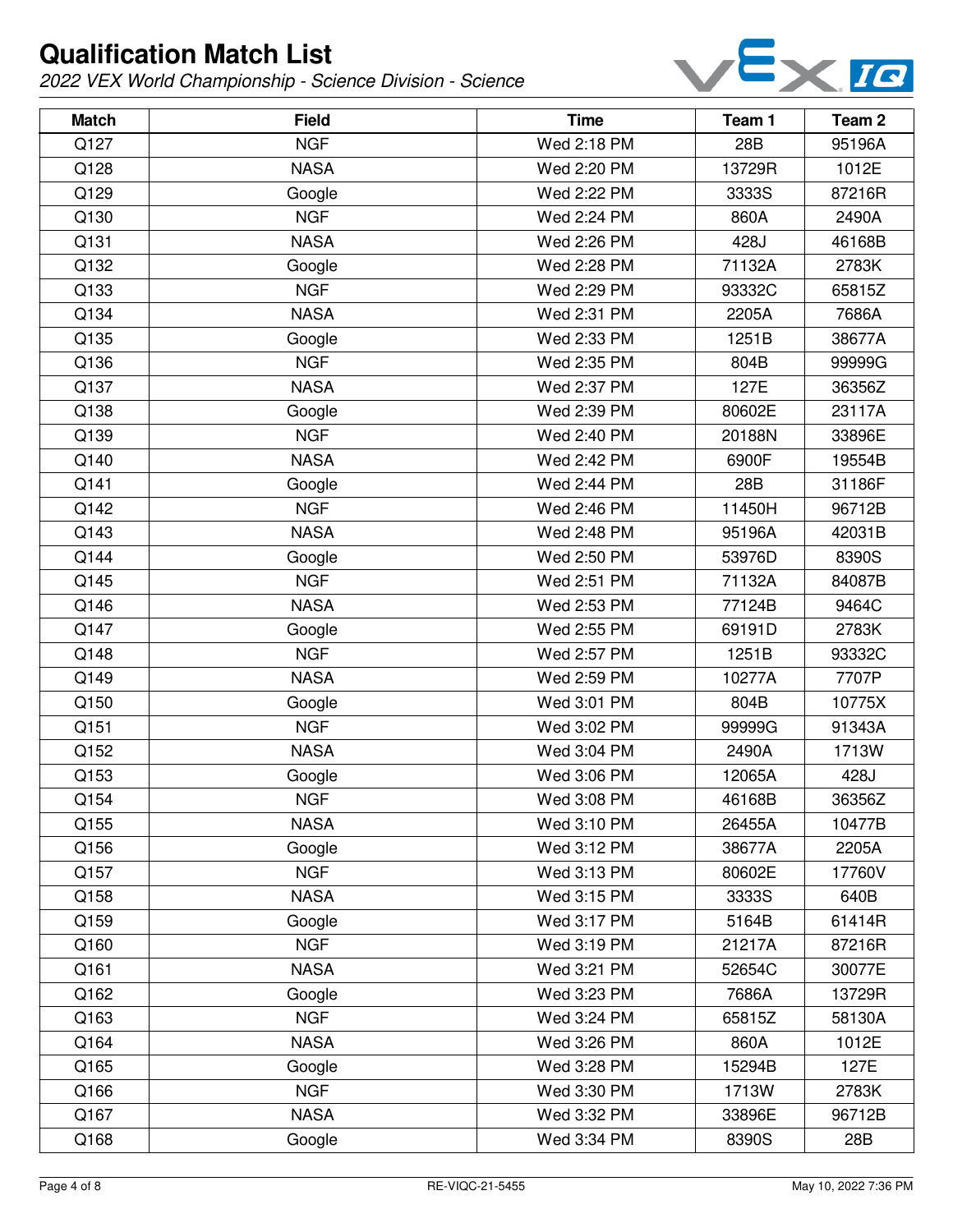

| <b>Match</b> | <b>Field</b> | <b>Time</b> | Team 1 | Team <sub>2</sub> |
|--------------|--------------|-------------|--------|-------------------|
| Q169         | <b>NGF</b>   | Wed 3:35 PM | 19554B | 26455A            |
| Q170         | <b>NASA</b>  | Wed 3:37 PM | 42031B | 31186F            |
| Q171         | Google       | Wed 3:39 PM | 6900F  | 17760V            |
| Q172         | <b>NGF</b>   | Wed 3:41 PM | 428J   | 1251B             |
| Q173         | <b>NASA</b>  | Wed 3:43 PM | 640B   | 84087B            |
| Q174         | Google       | Wed 3:45 PM | 36356Z | 5164B             |
| Q175         | <b>NGF</b>   | Wed 3:46 PM | 10477B | 91343A            |
| Q176         | <b>NASA</b>  | Wed 3:48 PM | 2205A  | 80602E            |
| Q177         | Google       | Wed 3:50 PM | 71132A | 3333S             |
| Q178         | <b>NGF</b>   | Wed 3:52 PM | 87216R | 860A              |
| Q179         | <b>NASA</b>  | Wed 3:54 PM | 52654C | 58130A            |
| Q180         | Google       | Wed 3:56 PM | 61414R | 99999G            |
| Q181         | <b>NGF</b>   | Wed 3:57 PM | 30077E | 2490A             |
| Q182         | <b>NASA</b>  | Wed 3:59 PM | 23117A | 10775X            |
| Q183         | Google       | Wed 4:01 PM | 804B   | 13729R            |
| Q184         | <b>NGF</b>   | Wed 4:03 PM | 20188N | 11450H            |
| Q185         | <b>NASA</b>  | Wed 4:05 PM | 69191D | 12065A            |
| Q186         | Google       | Wed 4:07 PM | 10277A | 93332C            |
| Q187         | <b>NGF</b>   | Wed 4:08 PM | 1012E  | 21217A            |
| Q188         | <b>NASA</b>  | Wed 4:10 PM | 77124B | 7686A             |
| Q189         | Google       | Wed 4:12 PM | 65815Z | 95196A            |
| Q190         | <b>NGF</b>   | Wed 4:14 PM | 38677A | 7707P             |
| Q191         | <b>NASA</b>  | Wed 4:16 PM | 127E   | 9464C             |
| Q192         | Google       | Wed 4:18 PM | 53976D | 46168B            |
| Q193         | <b>NGF</b>   | Wed 4:19 PM | 31186F | 15294B            |
| Q194         | <b>NASA</b>  | Thu 8:15 AM | 58130A | 96712B            |
| Q195         | Google       | Thu 8:16 AM | 84087B | 91343A            |
| Q196         | <b>NGF</b>   | Thu 8:18 AM | 42031B | 87216R            |
| Q197         | <b>NASA</b>  | Thu 8:20 AM | 28B    | 33896E            |
| Q198         | Google       | Thu 8:22 AM | 8390S  | 12065A            |
| Q199         | <b>NGF</b>   | Thu 8:24 AM | 13729R | 36356Z            |
| Q200         | <b>NASA</b>  | Thu 8:26 AM | 21217A | 1251B             |
| Q201         | Google       | Thu 8:28 AM | 69191D | 23117A            |
| Q202         | <b>NGF</b>   | Thu 8:30 AM | 19554B | 804B              |
| Q203         | <b>NASA</b>  | Thu 8:32 AM | 93332C | 2783K             |
| Q204         | Google       | Thu 8:34 AM | 1012E  | 99999G            |
| Q205         | <b>NGF</b>   | Thu 8:36 AM | 53976D | 10477B            |
| Q206         | <b>NASA</b>  | Thu 8:38 AM | 15294B | 71132A            |
| Q207         | Google       | Thu 8:39 AM | 61414R | 7686A             |
| Q208         | <b>NGF</b>   | Thu 8:41 AM | 127E   | 65815Z            |
| Q209         | <b>NASA</b>  | Thu 8:43 AM | 17760V | 2490A             |
| Q210         | Google       | Thu 8:45 AM | 3333S  | 77124B            |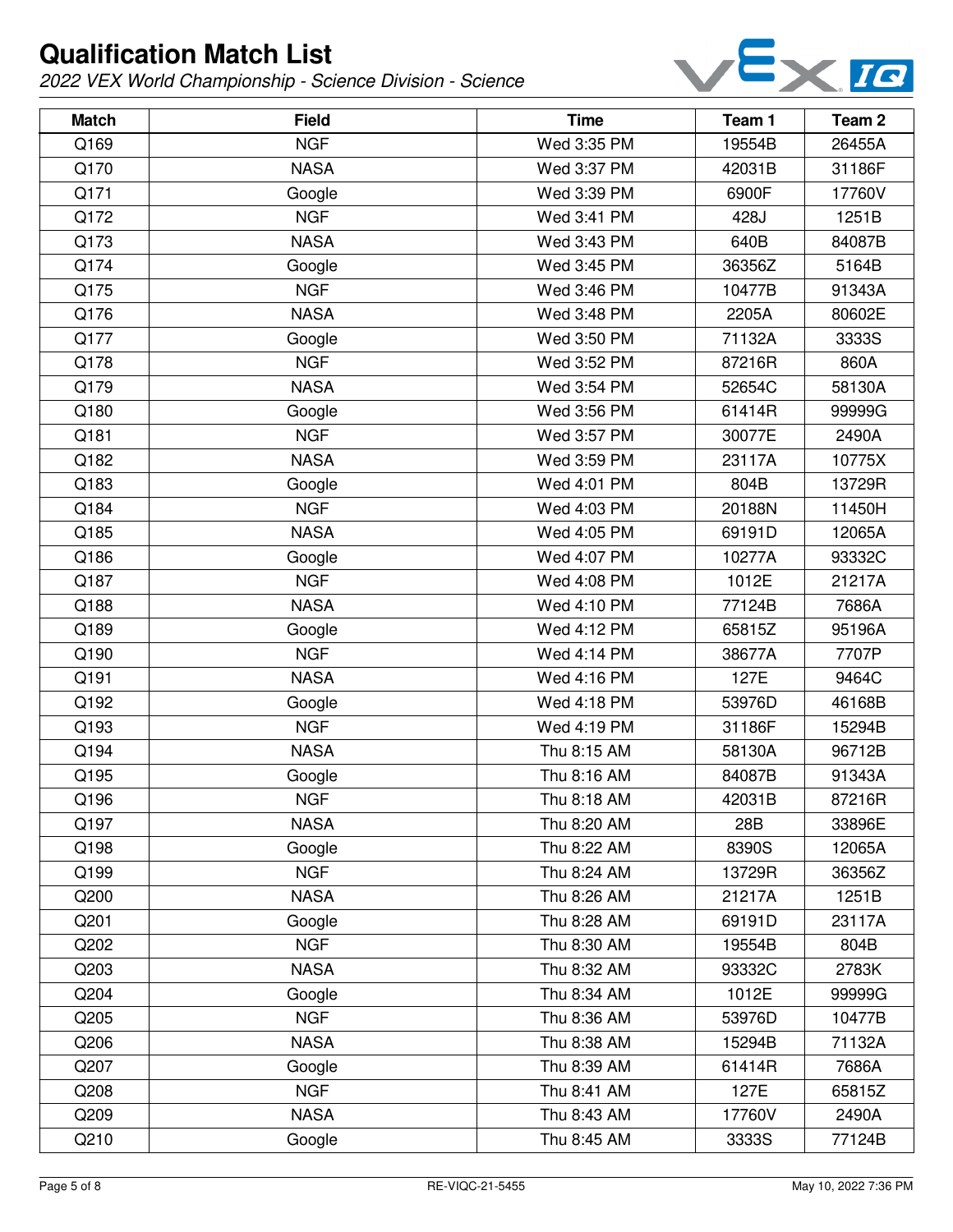

| <b>Match</b> | <b>Field</b> | <b>Time</b>  | Team 1 | Team 2 |
|--------------|--------------|--------------|--------|--------|
| Q211         | <b>NGF</b>   | Thu 8:47 AM  | 428J   | 2205A  |
| Q212         | <b>NASA</b>  | Thu 8:49 AM  | 5164B  | 52654C |
| Q213         | Google       | Thu 8:51 AM  | 9464C  | 20188N |
| Q214         | <b>NGF</b>   | Thu 8:53 AM  | 860A   | 95196A |
| Q215         | <b>NASA</b>  | Thu 8:55 AM  | 1713W  | 10277A |
| Q216         | Google       | Thu 8:57 AM  | 7707P  | 6900F  |
| Q217         | <b>NGF</b>   | Thu 8:59 AM  | 10775X | 80602E |
| Q218         | <b>NASA</b>  | Thu 9:01 AM  | 30077E | 640B   |
| Q219         | Google       | Thu 9:02 AM  | 46168B | 26455A |
| Q220         | <b>NGF</b>   | Thu 9:04 AM  | 11450H | 38677A |
| Q221         | <b>NASA</b>  | Thu 9:06 AM  | 28B    | 1012E  |
| Q222         | Google       | Thu 9:08 AM  | 84087B | 53976D |
| Q223         | <b>NGF</b>   | Thu 9:10 AM  | 58130A | 15294B |
| Q224         | <b>NASA</b>  | Thu 9:12 AM  | 23117A | 42031B |
| Q225         | Google       | Thu 9:14 AM  | 17760V | 52654C |
| Q226         | <b>NGF</b>   | Thu 9:16 AM  | 9464C  | 8390S  |
| Q227         | <b>NASA</b>  | Thu 9:18 AM  | 96712B | 860A   |
| Q228         | Google       | Thu 9:20 AM  | 13729R | 77124B |
| Q229         | <b>NGF</b>   | Thu 9:22 AM  | 1713W  | 31186F |
| Q230         | <b>NASA</b>  | Thu 9:24 AM  | 87216R | 6900F  |
| Q231         | Google       | Thu 9:25 AM  | 1251B  | 10775X |
| Q232         | <b>NGF</b>   | Thu 9:27 AM  | 2783K  | 7686A  |
| Q233         | <b>NASA</b>  | Thu 9:29 AM  | 5164B  | 804B   |
| Q234         | Google       | Thu 9:31 AM  | 20188N | 99999G |
| Q235         | <b>NGF</b>   | Thu 9:33 AM  | 19554B | 93332C |
| Q236         | <b>NASA</b>  | Thu 9:35 AM  | 2490A  | 91343A |
| Q237         | Google       | Thu 9:37 AM  | 80602E | 10477B |
| Q238         | <b>NGF</b>   | Thu 9:39 AM  | 65815Z | 3333S  |
| Q239         | <b>NASA</b>  | Thu 9:41 AM  | 95196A | 71132A |
| Q240         | Google       | Thu 9:43 AM  | 46168B | 69191D |
| Q241         | <b>NGF</b>   | Thu 9:45 AM  | 21217A | 11450H |
| Q242         | <b>NASA</b>  | Thu 9:47 AM  | 26455A | 7707P  |
| Q243         | Google       | Thu 9:48 AM  | 10277A | 127E   |
| Q244         | <b>NGF</b>   | Thu 9:50 AM  | 33896E | 2205A  |
| Q245         | <b>NASA</b>  | Thu 9:52 AM  | 38677A | 640B   |
| Q246         | Google       | Thu 9:54 AM  | 30077E | 428J   |
| Q247         | <b>NGF</b>   | Thu 9:56 AM  | 36356Z | 12065A |
| Q248         | <b>NASA</b>  | Thu 9:58 AM  | 93332C | 61414R |
| Q249         | Google       | Thu 10:00 AM | 99999G | 23117A |
| Q250         | <b>NGF</b>   | Thu 10:02 AM | 91343A | 80602E |
| Q251         | <b>NASA</b>  | Thu 10:04 AM | 1251B  | 13729R |
| Q252         | Google       | Thu 10:06 AM | 1012E  | 17760V |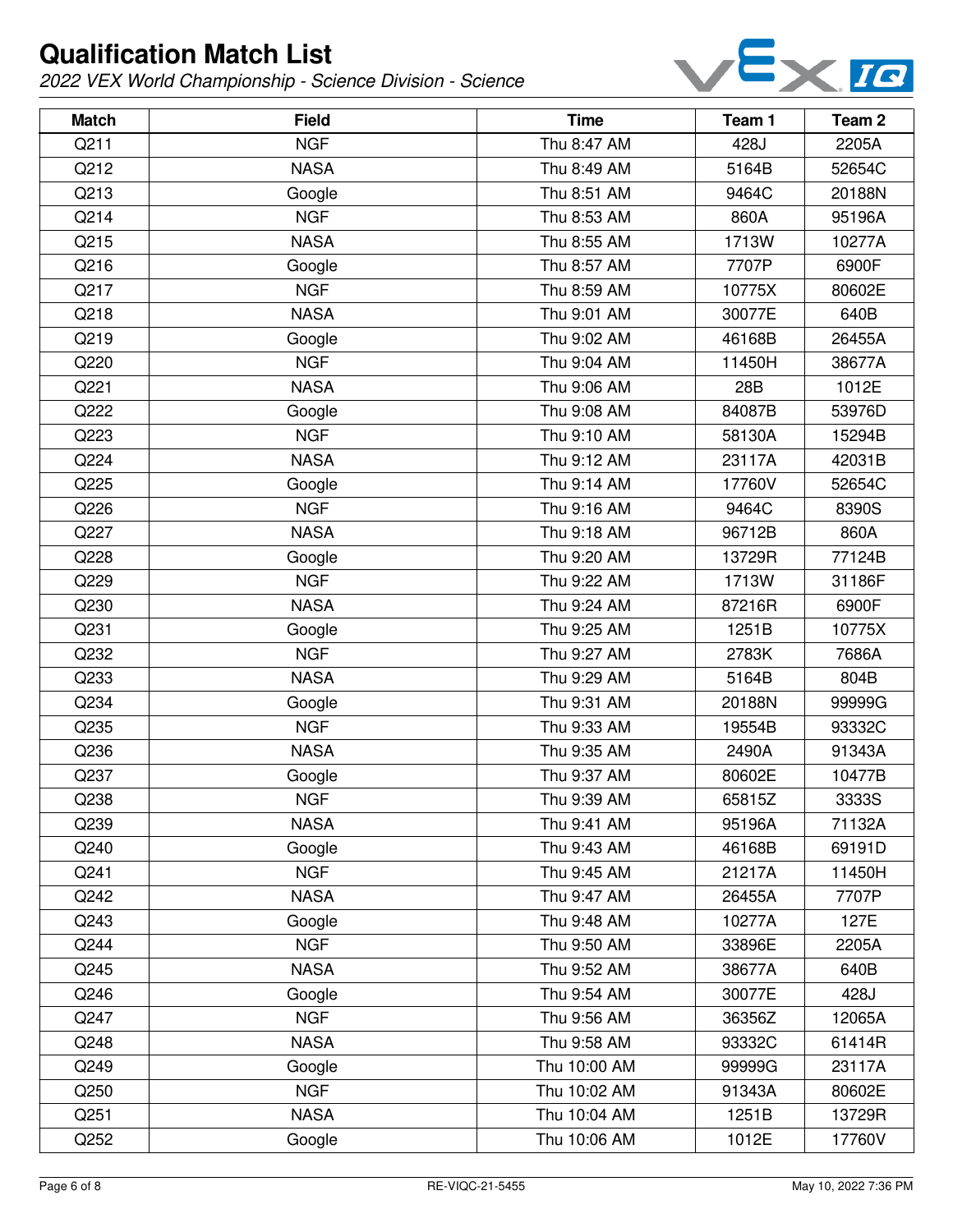

| <b>Match</b> | <b>Field</b> | <b>Time</b>  | Team 1 | Team 2 |
|--------------|--------------|--------------|--------|--------|
| Q253         | <b>NGF</b>   | Thu 10:08 AM | 71132A | 77124B |
| Q254         | <b>NASA</b>  | Thu 10:10 AM | 10477B | 8390S  |
| Q255         | Google       | Thu 10:11 AM | 87216R | 2490A  |
| Q256         | <b>NGF</b>   | Thu 10:13 AM | 7686A  | 19554B |
| Q257         | <b>NASA</b>  | Thu 10:15 AM | 33896E | 804B   |
| Q258         | Google       | Thu 10:17 AM | 42031B | 58130A |
| Q259         | <b>NGF</b>   | Thu 10:19 AM | 640B   | 53976D |
| Q260         | <b>NASA</b>  | Thu 10:21 AM | 2205A  | 96712B |
| Q261         | Google       | Thu 10:23 AM | 36356Z | 69191D |
| Q262         | <b>NGF</b>   | Thu 10:25 AM | 65815Z | 20188N |
| Q263         | <b>NASA</b>  | Thu 10:27 AM | 9464C  | 84087B |
| Q264         | Google       | Thu 10:29 AM | 95196A | 21217A |
| Q265         | <b>NGF</b>   | Thu 10:31 AM | 52654C | 31186F |
| Q266         | <b>NASA</b>  | Thu 10:33 AM | 860A   | 6900F  |
| Q267         | Google       | Thu 10:34 AM | 30077E | 38677A |
| Q268         | <b>NGF</b>   | Thu 10:36 AM | 26455A | 1713W  |
| Q269         | <b>NASA</b>  | Thu 10:38 AM | 28B    | 15294B |
| Q270         | Google       | Thu 10:40 AM | 11450H | 428J   |
| Q271         | <b>NGF</b>   | Thu 10:42 AM | 12065A | 127E   |
| Q272         | <b>NASA</b>  | Thu 10:44 AM | 46168B | 61414R |
| Q273         | Google       | Thu 10:46 AM | 10775X | 5164B  |
| Q274         | <b>NGF</b>   | Thu 10:48 AM | 10277A | 3333S  |
| Q275         | <b>NASA</b>  | Thu 10:50 AM | 7707P  | 2783K  |
| Q276         | Google       | Thu 10:52 AM | 99999G | 77124B |
| Q277         | <b>NGF</b>   | Thu 10:54 AM | 87216R | 80602E |
| Q278         | <b>NASA</b>  | Thu 10:56 AM | 31186F | 23117A |
| Q279         | Google       | Thu 10:57 AM | 71132A | 10477B |
| Q280         | <b>NGF</b>   | Thu 10:59 AM | 91343A | 93332C |
| Q281         | <b>NASA</b>  | Thu 11:01 AM | 69191D | 33896E |
| Q282         | Google       | Thu 11:03 AM | 30077E | 65815Z |
| Q283         | <b>NGF</b>   | Thu 11:05 AM | 53976D | 52654C |
| Q284         | <b>NASA</b>  | Thu 11:07 AM | 860A   | 19554B |
| Q285         | Google       | Thu 11:09 AM | 58130A | 1713W  |
| Q286         | <b>NGF</b>   | Thu 11:11 AM | 12065A | 42031B |
| Q287         | <b>NASA</b>  | Thu 11:13 AM | 96712B | 15294B |
| Q288         | Google       | Thu 11:15 AM | 95196A | 9464C  |
| Q289         | <b>NGF</b>   | Thu 11:17 AM | 2783K  | 10277A |
| Q290         | <b>NASA</b>  | Thu 11:19 AM | 10775X | 61414R |
| Q291         | Google       | Thu 11:20 AM | 84087B | 1012E  |
| Q292         | <b>NGF</b>   | Thu 11:22 AM | 7707P  | 428J   |
| Q293         | <b>NASA</b>  | Thu 11:24 AM | 5164B  | 8390S  |
| Q294         | Google       | Thu 11:26 AM | 38677A | 28B    |